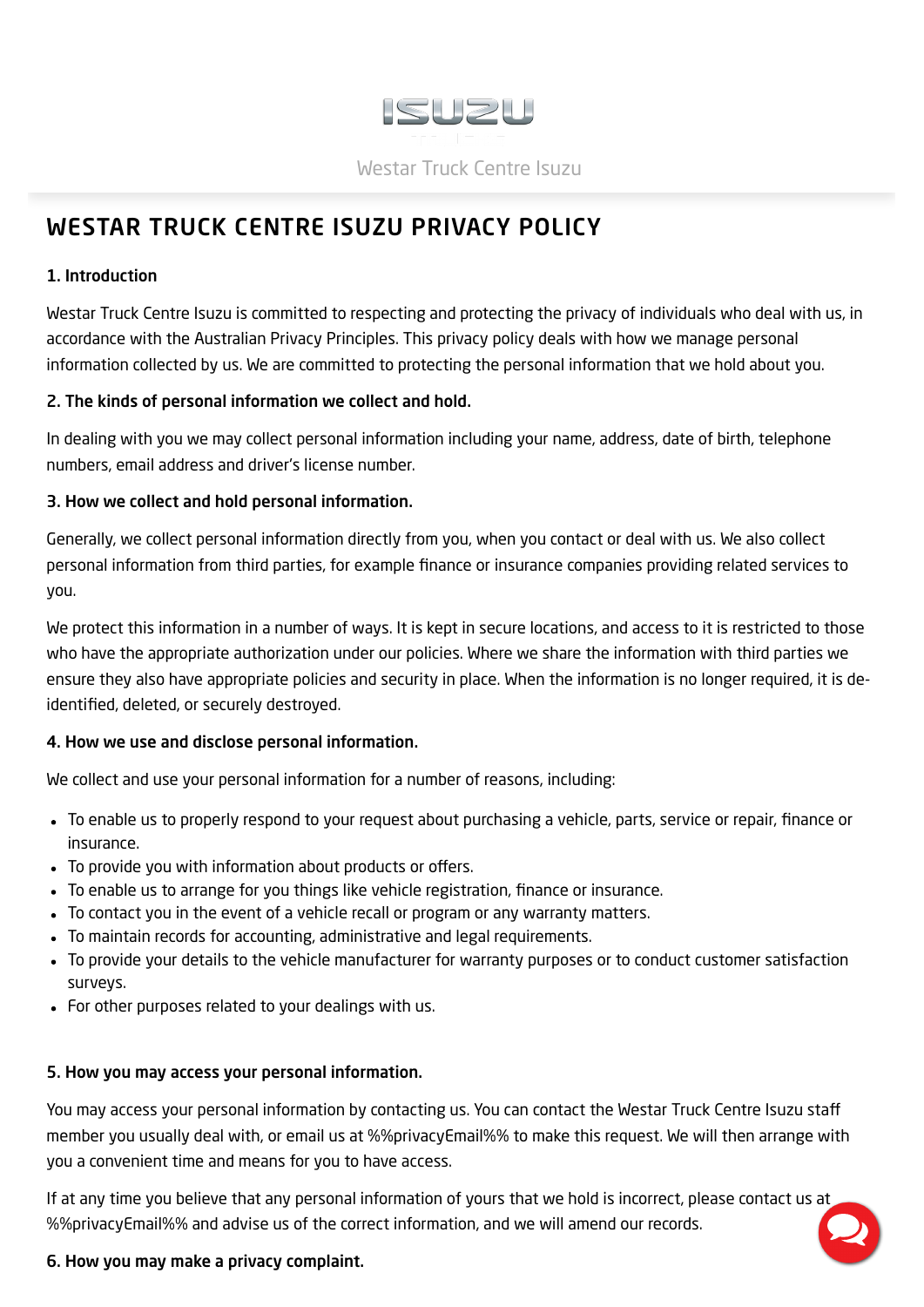complaint and respond to you with our findings and our proposed action, within 30 days. In the event you are dissatisfied with the outcome of the complaint of the investigation, you may refer your complaint to the Office of the Australian Information Commissioner.

## 7. Transfer of personal information overseas.

Westar Truck Centre Isuzu may disclose personal information (including credit information) to overseas recipients in order to provide their products and/ or services and for administrative or other management purposes.

Our business is affiliated with other businesses located overseas, such as vehicle manufacturers and original equipment manufacturers. In the course of doing business with you, we are likely to disclose some of your personal information to overseas recipients. However, we will only do so where:

- it is necessary to complete the transaction you have entered into; and
- you have provided consent; or
- we believe on reasonable grounds that the overseas recipient is required to deal with your personal information by enforceable laws which are similar to the requirements under the APPs; or
- it is otherwise permitted by law.

While it is not practicable to list every country in which such recipients may be located, recipients of such disclosures is likely to include countries where the parent company of our franchises exist, such as Japan and Germany.

### 8. Changes to our policy

This Privacy Policy was updated in March 2014. We may update it from time to time at our discretion.

Our Contact details are:

Westar Truck Centre Isuzu Address: 1 Australis Drive, Derrimut, VIC 3026 Phone: (03) 9394 0000

### 9. Links to Other Sites

This site contains links to other Websites. We are not responsible for the Privacy Policies of other sites.

[Back](#page-0-0) To Top

| <b>TRUCK RANGE</b>  | <b>BUYING</b>             |
|---------------------|---------------------------|
| N Series            | New Trucks                |
| <b>F</b> Series     | Used Trucks               |
| <b>FX Series</b>    | Finance                   |
| <b>FY Series</b>    | <b>Finance Calculator</b> |
| Giga Series         | Fleet                     |
|                     | Request a Brochure        |
| <b>APPLICATIONS</b> | Request a Quote           |

[Tippers](https://www.westarisuzu.com.au/2019isuzutrucks/new-categories/tippers/)